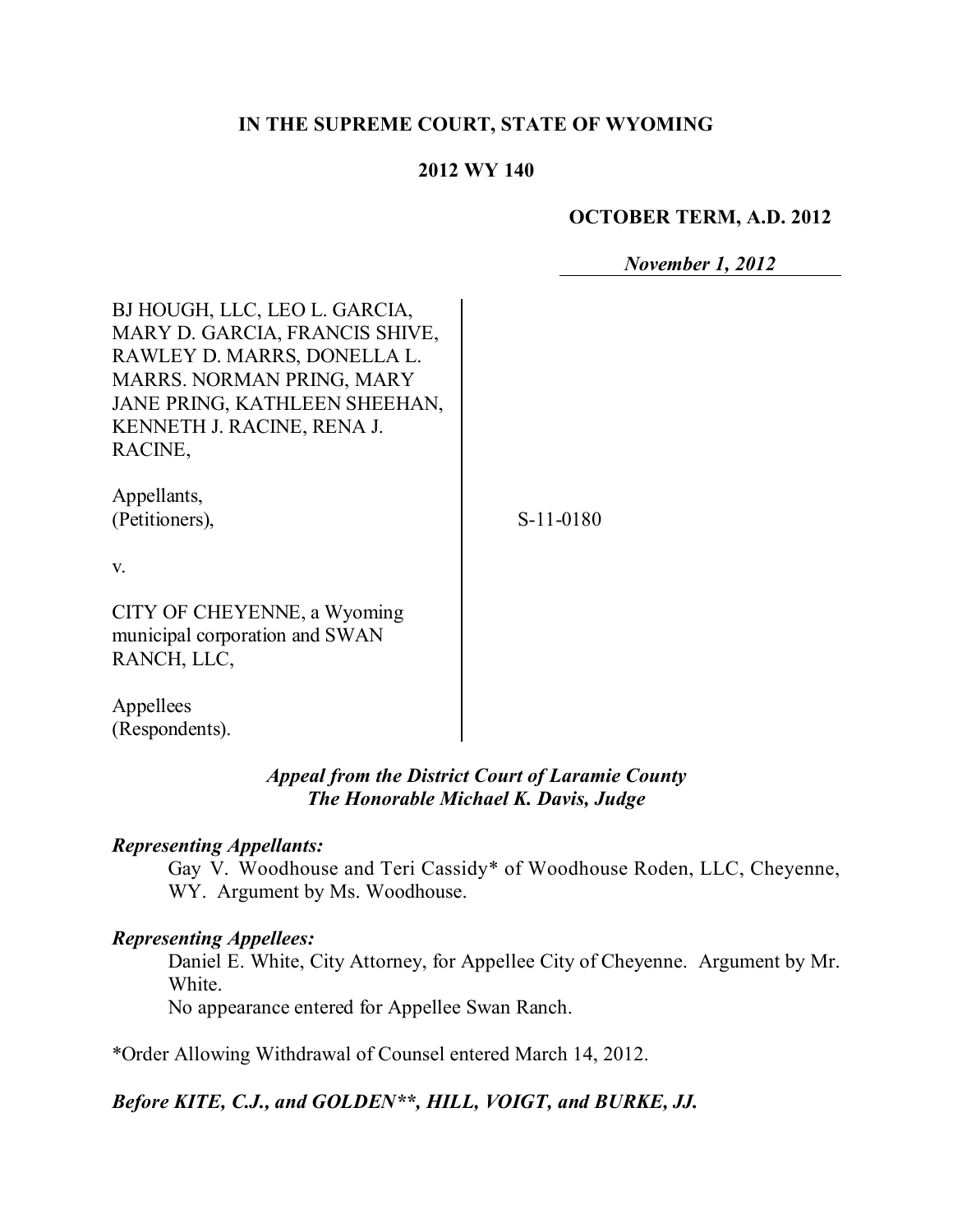**\*\****Justice Golden retired effective September 30, 2012.*

**NOTICE: This opinion is subject to formal revision before publication in Pacific Reporter Third. Readers are requested to notify the Clerk of the Supreme Court, Supreme Court Building, Cheyenne, Wyoming 82002, of any typographical or other formal errors so that correction may be made before final publication in the permanent volume.**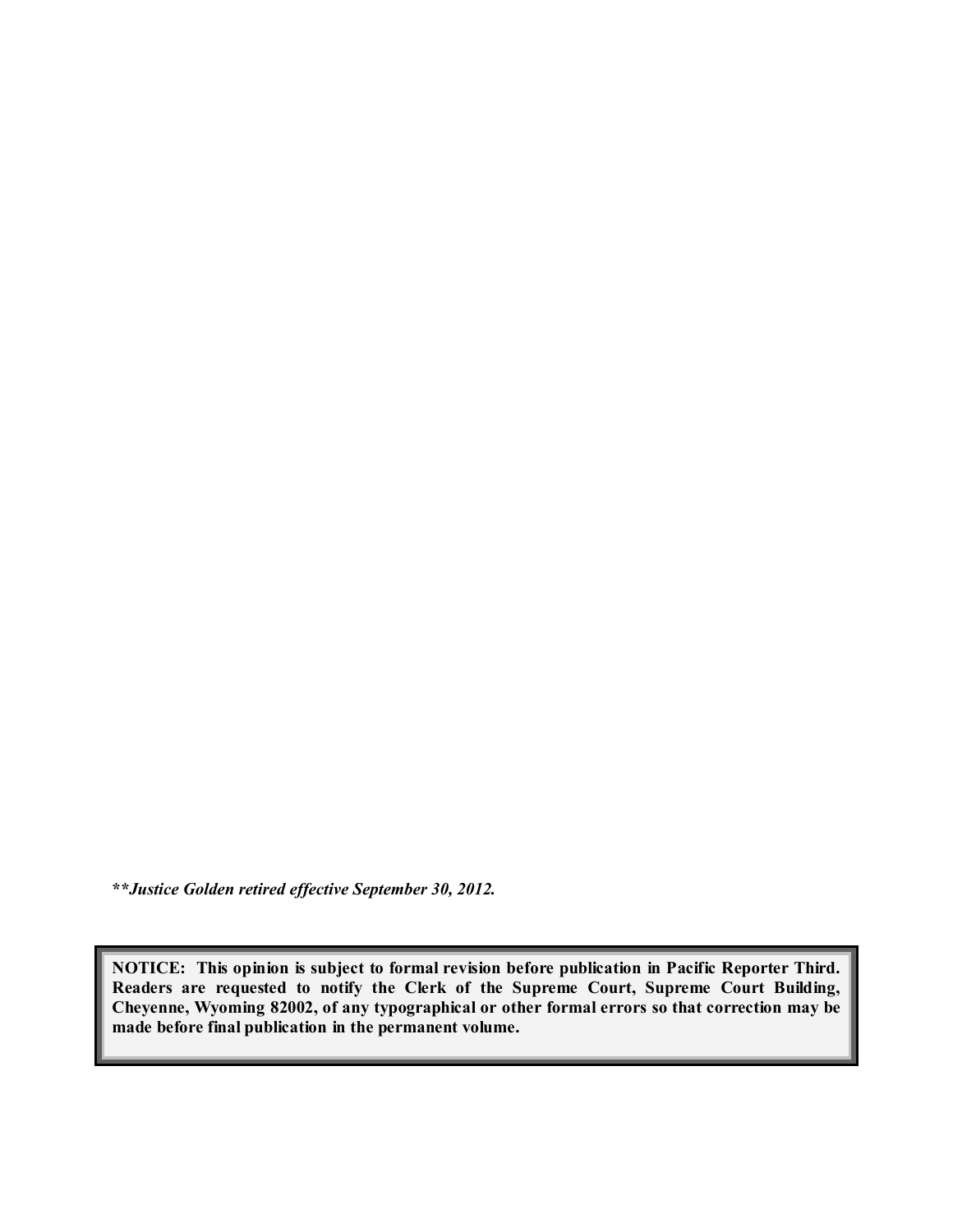# **HILL,** Justice.

[¶1] After Swan Ranch was annexed by the City of Cheyenne ("the City") in 2009, the Appellants herein filed a declaratory judgment action against the City alleging that the annexation was invalid under Wyo. Stat. Ann. § 15-1-402(a). Ultimately, the district court granted the City's responding summary judgment argument on two claims and conducted trial on the third and final claim. Following trial, the district court found the annexation was proper. This appeal followed.

# **ISSUE**

[¶2] We restate the Appellants' issues as a single question: Did the district court err in finding the annexation ordinance valid?

# **FACTS**

[¶3] In September of 2008, Swan Ranch, LLC, filed a petition to annex approximately 150 acres of land to the City. Swan Ranch is undeveloped property and is "open space" generally used for grazing livestock. The property is not serviced by the City with sewer, water, or sanitation. The owner of Swan Ranch had agreed with an outside developer that it would apply for annexation to the Cheyenne City Council. In return, the developer paid Swan Ranch's annexation expenses. On January 12, 2009, after public hearings and findings from the Urban Planning Director for the City, City Ordinance No. 3840 was adopted on January 12, 2009 annexing the Swan Ranch land to the City.

[¶4] In response to the annexation, neighbors to the land being annexed, herein the Appellants, filed an "Appeal Pursuant to W.S. 15-1-409 and Complaint for Declaratory Judgment" against the City on March 6, 2009. The Appellants amended said complaint on March 18, 2009 to add the names of two parties. The complaint contained three claims for relief: In their first and third claims, the Appellants alleged that a Cheyenne City ordinance constituted an exercise of extra-territorial jurisdiction under Wyo. Stat. Ann. § 15-3-202(b)(ii) (LexisNexis 2011).

[¶5] On June 1, 2010 the City filed a motion for partial summary judgment on Appellants' first and third claims, and on July 19, 2010 the Appellants filed their response opposing that summary judgment motion asking the court "whether the City exercised extraterritorial jurisdiction over lands adjacent to the annexed property so as to require compliance with certain notice and platting requirements contained in Wyoming annexation statutes" and whether the City had properly prepared its annexation map. After some consideration, the district court granted the City's motion for partial summary judgment stating in its decision letter that the City had properly given notice and properly prepared its map. Thus, the first and third claims were disposed of, and those claims remain unchallenged on appeal.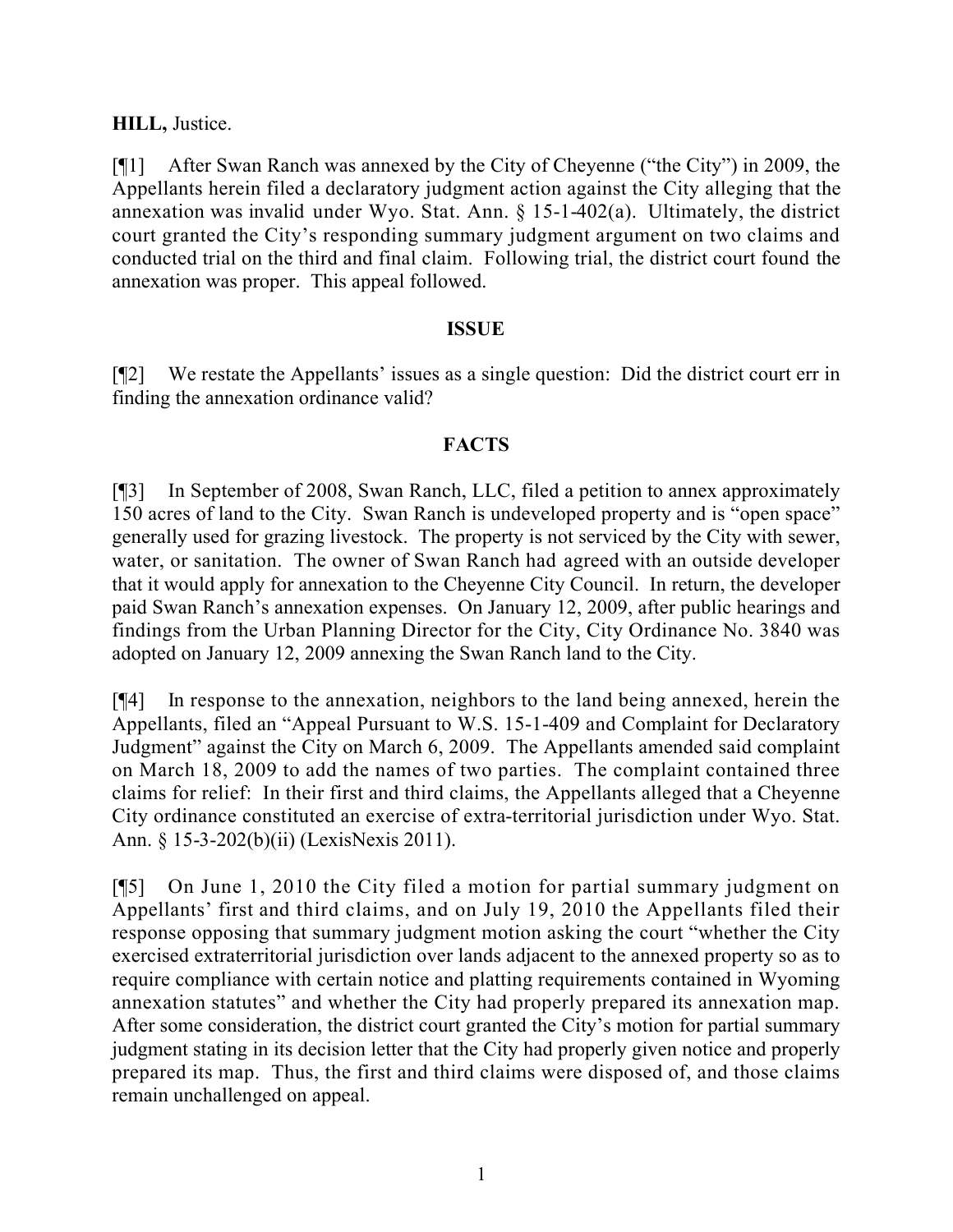$[$ [ $|$ 6] Regarding the single remaining issue – whether the City had met the statutory requirements for annexation under Wyo. Stat. Ann. § 15-1-402 – the district court held a bench trial. Following the three-day trial, the court found in the City's favor stating that it had met the statutory requirements necessary for annexation. This appeal followed. More facts will be discussed as necessary in the discussion to follow.

#### **DISCUSSION**

[¶7] Although Appellants present two claims to this Court, we see this appeal differently. Viewing it through our case law and statutory scheme, we distinguish the issue on appeal as a single question: whether the district court properly found in the City's favor that it had met the statutory requirements necessary for annexation or, stated another way, whether the district court properly decided the declaratory judgment action in the City's favor as to the validity of the ordinance.

[¶8] Given our limited review, the standard of review of this Court is typical of that of a bench trial:

> Following a bench trial, this Court reviews a district court's findings and conclusions using a clearly erroneous standard for the factual findings and a *de novo* standard for the conclusions of law. *Piroschak v. Whelan*, 2005 WY 26, ¶ 7, 106 P.3d 887, 890 (Wyo. 2005) (citing *Hansuld v. Lariat Diesel Corp*., 2003 WY 165, ¶ 13, 81 P.3d 215, 218 (Wyo. 2003) and *Rennard v. Vollmar*, 977 P.2d 1277, 1279 (Wyo. 1999)).

The factual findings of a judge are not entitled to the limited review afforded a jury verdict. While the findings are presumptively correct, the appellate court may examine all of the properly admissible evidence in the record. Due regard is given to the opportunity of the trial judge to assess the credibility of the witnesses, and our review does not entail re-weighing disputed evidence. Findings of fact will not be set aside unless they are clearly erroneous. A finding is clearly erroneous when, although there is evidence to support it, the reviewing court on the entire evidence is left with the definite and firm conviction that a mistake has been committed.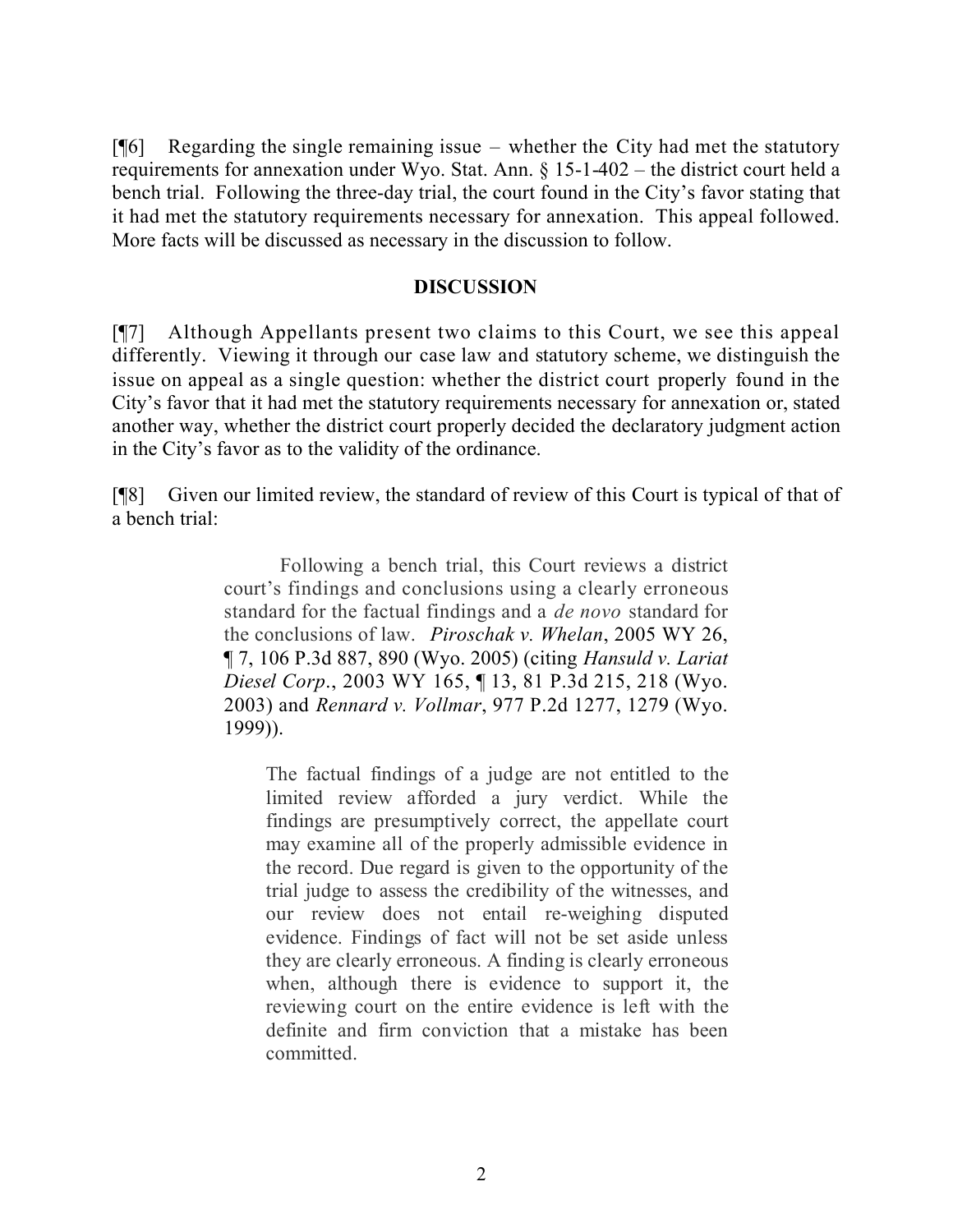*Piroschak*, ¶ 7, 106 P.3d at 890. Findings may not be set aside because we would have reached a different result. *Harber v. Jensen*, 2004 WY 104, ¶ 7, 97 P.3d 57, 60 (Wyo. 2004). Further,

we assume that the evidence of the prevailing party below is true and give that party every reasonable inference that can fairly and reasonably be drawn from it. We do not substitute ourselves for the trial court as a finder of facts; instead, we defer to those findings unless they are unsupported by the record or erroneous as a matter of law.

*Id.* (quotation marks omitted) (some citations omitted).

*Pennant Serv. Co. v. True Oil Co., LLC*, 2011 WY 40, ¶ 7, 249 P.3d 698, 702-03 (Wyo. 2011).

[¶9] To explain our result and our limited review on appeal, we begin with our statutes and case law. Wyo. Stat. Ann. § 15-1-409(a) (LexisNexis 2011) provides as follows:

> (a) If any landowner in the territory proposed to be annexed or any owner of real property in the annexing city or town, or utility is aggrieved by the acts of the governing body, he may *appeal* to the district court for a *review* of the acts or findings thereof. [Emphasis added.]

> (b) If the court determines that the action taken was capricious or arbitrary, or if it appears from the evidence that the landowner's right in his property is being unwarrantedly invaded or that the governing body abused its discretion, the court shall declare the annexing ordinance void. If the court determines the action of the governing body was proper and valid, it shall sustain the ordinance.

> (c) All proceedings to review the findings and the decisions of the governing body or actions to determine the validity of the annexation ordinance pursuant to the Uniform Declaratory Judgments Act shall be brought within sixty (60) days of the effective date of the annexation ordinance, and if not brought within that time are forever barred.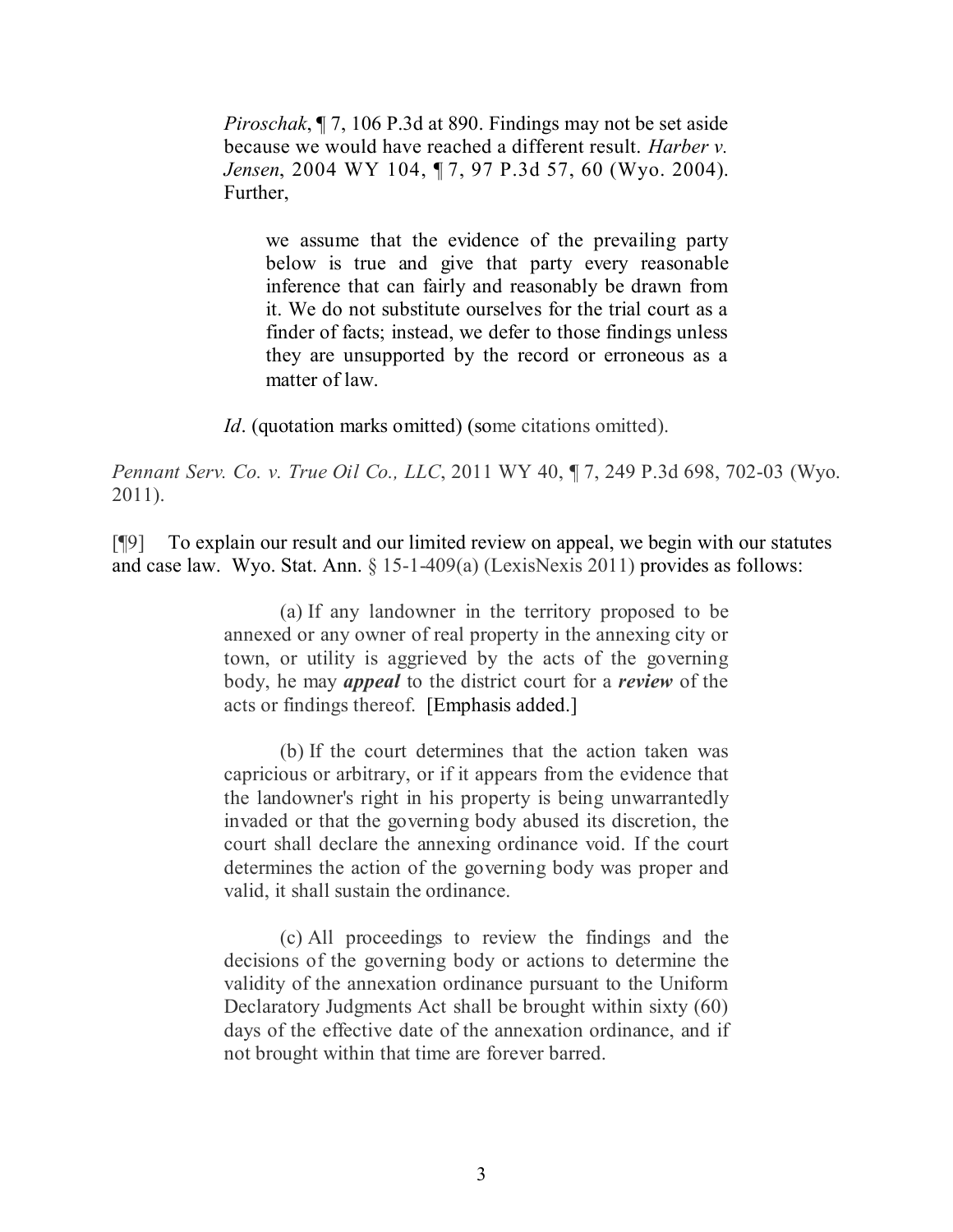[¶10] This statute, in section (a), only provides for an appeal of the annexation ordinance to the district court only by aggrieved landowners *in the territory to be annexed or within the city*. Section (b) requires that the district court review the acts or findings of the city, and declare the ordinance void if it finds such to have been capricious, arbitrary, an unwarranted invasion of property rights, or an abuse of discretion. Further reading of the same statute, in section (c), shows that our statutory scheme requires the abovedescribed appeal, as well as any declaratory judgment actions, to be brought within 60 days of the effective date of the ordinance.

[¶11] Applying this statute to the facts of this case preliminarily, we can immediately conclude that the Appellants herein were not qualified to appeal to the district court the City's decision to annex Swan Ranch, given that they are not landowners within the Swan Ranch boundary, nor are they landowners within the Cheyenne city limits. *Cox v. City of Cheyenne*, 2003 WY 146, ¶ 22, 79 P.3d 500, 508 (Wyo. 2003). Turning back to § 15-1-409, section (c) mentions declaratory judgment actions. That section does not, however, say *who* is entitled to bring a declaratory judgment action, which brings us back to the term "landowner" under  $\S$  15-1-409(a) as it applies here.

[¶12] We therefore must consider the status of these landowners within the Declaratory Judgment Act, which grants jurisdiction to the district court to entertain an action for a declaratory judgment to review municipal ordinances. Such jurisdiction is provided in the Uniform Declaratory Judgment Act, Wyo. Stat. Ann. §§ 1-37-101 through 1-37-115 (LexisNexis 2011). Section 1-37-102 of the Act gives Wyoming courts the power to "declare rights, status and other legal relations." Section 1-37-103 provides as follows:

> Any person interested under a deed, will, written contract or other writings constituting a contract, or whose rights, status or other legal relations are affected by the Wyoming constitution or by a statute, *municipal ordinance*, contract or franchise, may have any question of construction or validity arising under the instrument determined and obtain a declaration of rights, status or other legal relations. [Emphasis added.]

As quoted in *Smith v. City of Santa Fe*, 200-NMSC-055, ¶ 14, 171 P.3d 300, 305 (New Mexico 2007),

> the Declaratory Judgment Act is specifically designed to bring an action challenging the constitutionality or validity of local laws or ordinances. *See, e.g., Balizer v. Shaver,* 82 N.M 347, 349, 481 P.2d 709, 711 (Ct. App. 1971) (holding that declaratory proceedings are a proper avenue for testing the constitutionality of municipal ordinances); *see also S. Nat'l*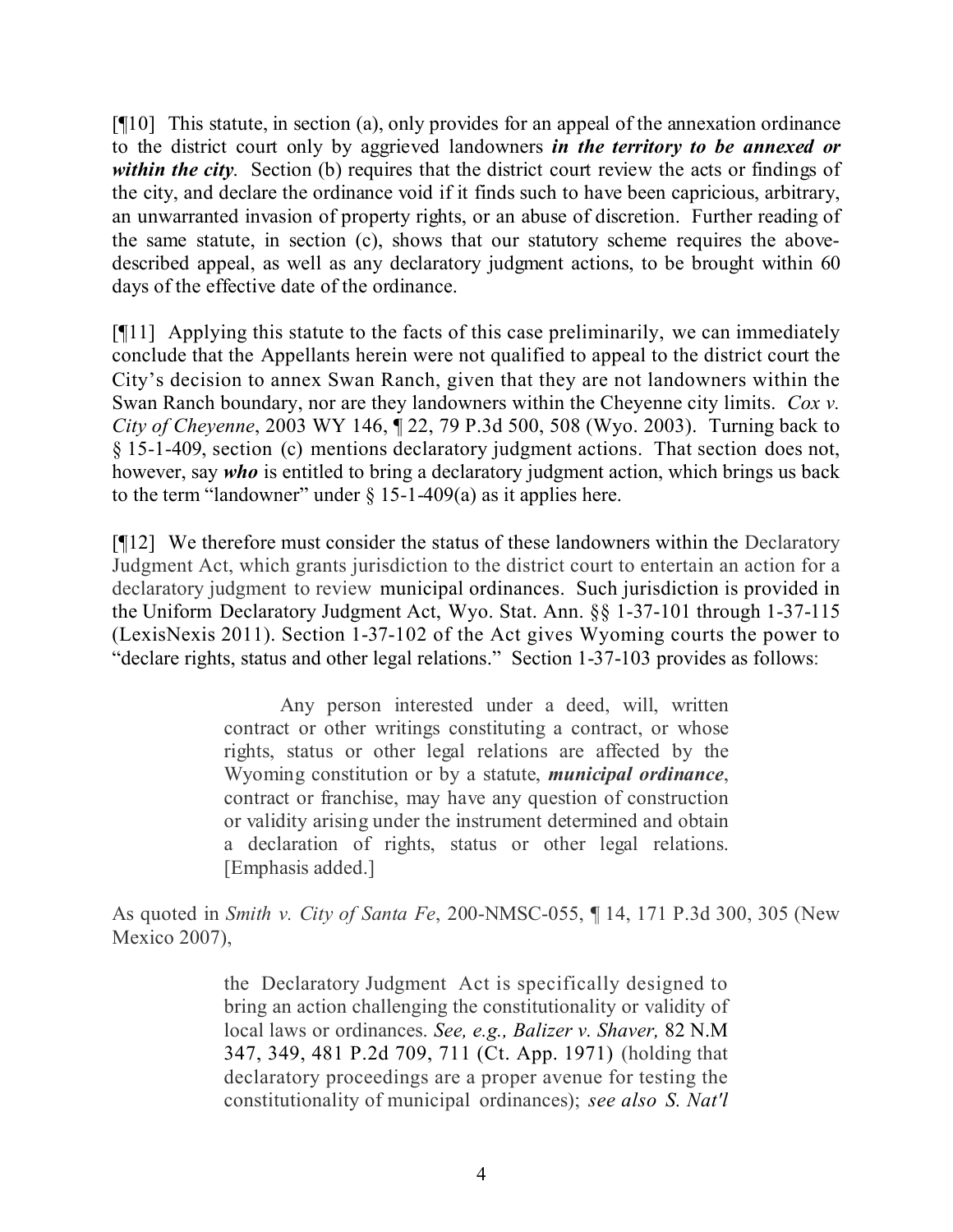*Bank of Houston v. City of Austin,* 582 S.W.2d 229, 237 (Tex. Civ. App. 1979) (finding declaratory judgment proper where property owners challenged city ordinance); *Ind. Waste Systems, Inc. v. Bd. of Comm'rs of Howard County,* 180 Ind. App. 385, 389 N.E.2d 52, 56 (1979) (holding that a declaratory judgment action was proper to challenge the validity of a county ordinance); *Kmiec v. Town of Spider Lake,* 60 Wis.2d 640, 211 N.W.2d 471, 473 (1973) (holding that a declaratory judgment action was a proper avenue for challenging the validity of an ordinance); *Sorenson v. City of Bellingham,* 80 Wash.2d 547, 496 P.2d 512, 517 (1972) ("The use of declaratory judgment to determine rights in this matter without a course of remedy is entirely appropriate."); *Walker v. Los Angeles County,* 55 Cal.2d 626, 12 Cal. Rptr. 671, 361 P.2d 247, 253 (1961) ("The interpretation of ordinances and statutes are proper matters for declaratory relief."). *See generally* 6 Eugene McQuillin, *The Law of Municipal Corporations,* § 20.23, at 72 (3d ed.); Bernard Schwartz, *Administrative Law* § 9.7, at 537 (2d ed. 1984) ("[T]he declaratory judgment has become the general-utility remedy by which the legality of an administrative act may be determined when there are no statutory review provisions, regardless of the nature of the challenged act.").

[¶13] Thus, under our statutes, the Appellants only have standing to bring a declaratory judgment action under § 1-37-103, *to challenge the validity* of an annexation ordinance. ("We thus find that nothing in  $\S$  15-1-409(a) evidences a legislative intent to preclude declaratory judgment actions challenging the validity of an annexation ordinance. Certainly, the only parties entitled to challenge the merits of the governing body's findings and decisions are those listed within  $\S$  15-1-409(a)."). *Cox*,  $\P$  27, 79 P.3d at 509. *Cox* is further instructive regarding review by the district court:

> Looking to subsection (b) we further see that the review afforded is for abuse of discretion or arbitrariness or capriciousness. Such a review considers, in essence, the merits of the governing body's actions and findings, not the validity of the annexation ordinance. The review afforded also allows for a determination of whether "the landowner's right in his property is being unwarrantedly invaded." Appellants, not being "landowners" under this section, do not have standing to make such a claim. Thus, the only avenue for the protection of their interests is a determination of the validity of the annexation ordinance through a declaratory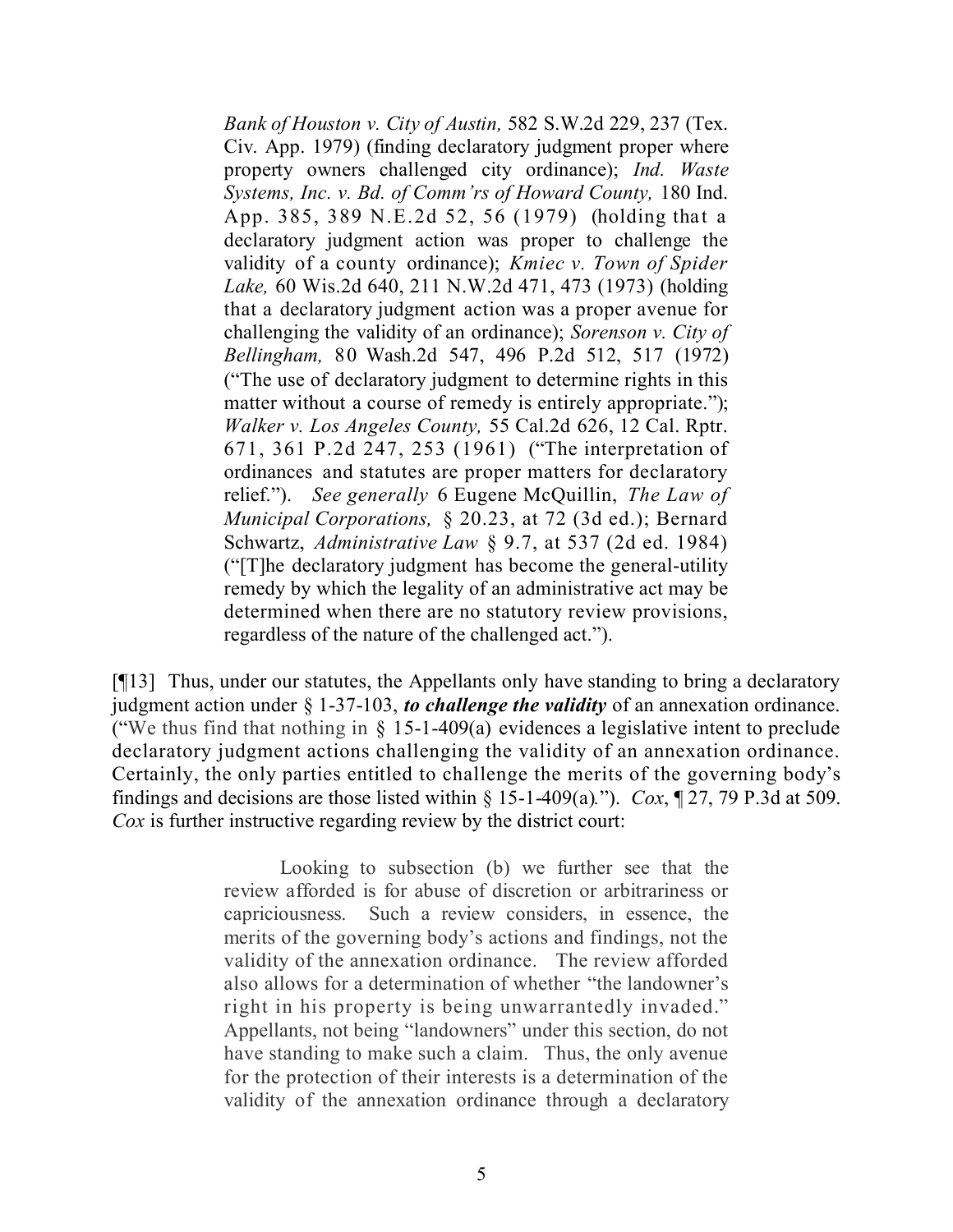judgment. Considering the statute as a whole and the context of this right of review following notice and the public hearing, we can see that the legislature's purpose was to present the, named parties with an express right of review to challenge the merits of the governing body's findings and decisions.

*Cox*, ¶ 26, 79 P.3d at 509. Here, the Appellants filed an original and an amended "Appeal Pursuant to W.S. § 15-1-409 and Complaint for Declaratory Judgment." The district court dismissed the first and third claims for relief found in the amended appeal/complaint on the ground that *Cox* forbade them, under the reasoning set forth above, as arguments as to the *merits* of the ordinance. The district court did not, however, dismiss the second claim for relief, on which it held a three-day bench trial, and properly treated as a declaratory judgment action.

[¶14] Because the Appellants had no statutory right to appeal in the district court, and that the only matter before the district court was a declaratory judgment action as to the *validity* of the ordinance, that is the only issue before this Court. This Court briefly touched on validity versus merits in *Bd. of County Comm'rs v. City of Cheyenne*, 2004 WY 16, ¶ 10, 85 P.3d 999, 1003 (Wyo. 2004):

> We can infer what the legislature intended by the word "aggrieved" by looking to the findings identified in the statute that would require the district court to void the ordinance: the act of annexation was capricious or arbitrary, the municipality abused its discretion, or the landowner's right in his property was unwarrantedly invaded. Wyo. Stat. Ann § 15-1-409(b). We have characterized these findings as going to the merits of the annexation, not to the validity of the ordinance. *Cox v. City of Cheyenne,* 2003 WY 146, ¶ 26, 79 P.3d 500, 509 (Wyo. 2003).

In this particular case, because a declaratory judgment action was filed and considered by the district court, the district court had to contemplate the validity of the statutes in its analysis and eventual decision. Therefore, we turn to consider the district court's analysis of the validity of the annexation ordinance as it applies to these facts.

[¶15] Wyo. Stat. Ann. § 15-1-404(a)(i) (LexisNexis 2011) sets out specific procedural requirements for annexation, stating in part:

> (a) The governing body of any city or town may initiate proceedings to annex territory by the following procedure: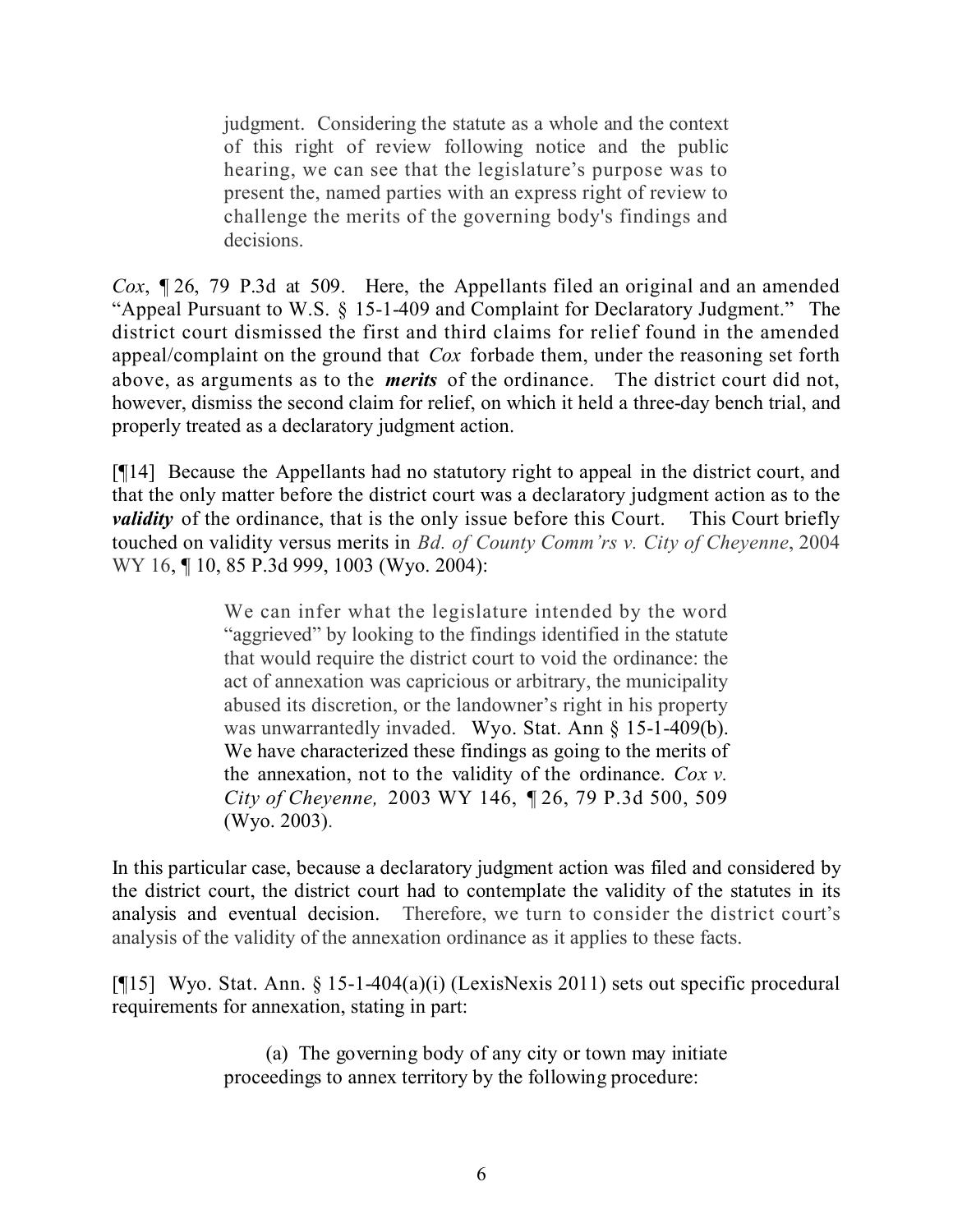(i) Reasonable evidence shall be procured by the governing body indicating that a specific area meets the conditions and limitations of W.S. 15-1-402[.]

[¶16] In Wyoming, the "conditions and limitations" are set forth in Wyo. Stat. Ann. § 15-1-402 (LexisNexis 2011):

> (a) Before any territory is eligible for annexation, the governing body of any city or town at a hearing as provided in W.S. 15-1-405 shall find that:

(i) An annexation of the area is for the protection of the health, safety and welfare of the persons residing in the area and in the city or town;

(ii) The urban development of the area sought to be annexed would constitute a natural, geographical, economical and social part of the annexing city or town;

(iii) The area sought to be annexed is a logical and feasible addition to the annexing city or town and the extension of basic and other services customarily available to residents of the city or town shall, within reason, be available to the area proposed to be annexed;

(iv) The area sought to be annexed is contiguous with or adjacent to the annexing city or town, or the area meets the requirements of W.S. 15-1-407;

(v) If the city or town does not own or operate its own electric utility, its governing body is prepared to issue one (1) or more franchises as necessary to serve the annexed area pursuant to W.S. 15-1-410; and

(vi) The annexing city or town, not less than twenty (20) business days prior to the public hearing required by W.S. 15-1-405(a), has sent by certified mail to all landowners and affected public utilities within the territory a summary of the proposed annexation report as required under subsection (c) of this section and notice of the time, date and location of the public hearing required by W.S.  $15-1-405(a)$ .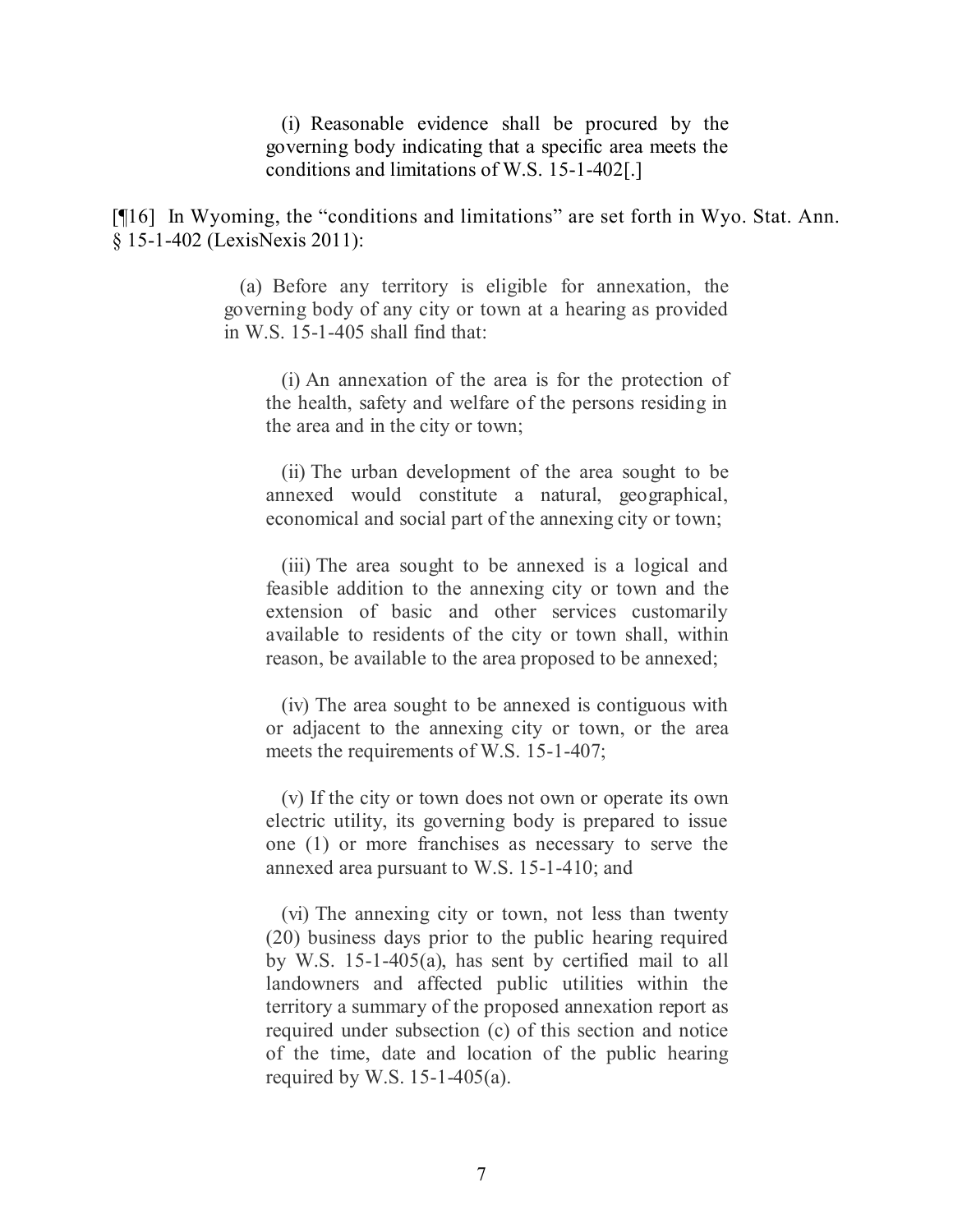Ultimately, it is the Appellants' burden in this instance to demonstrate that the district court was clearly erroneous in affirming the City Council's decision to annex Swan Ranch. The Appellants do not meet their burden.

[¶17] In making that finding, we turn to the facts of this case within the applicable legal framework. The Appellants maintain that although the Cheyenne City Council provided several findings of fact in support of its decision to allow the Swan Ranch annexation, those findings remain "wholly unsupported by evidence and were only remotely related to the standards required in the statute." They argue that the record is devoid of any evidence or testimony supporting the conditions and limitations in  $\S 15$ -1-402(a)(i)-(iv), and they specifically contend that there was no evidence showing:

- a. Annexation prevents the possible contamination of the aquifer;
- b. The aquifer in the area was being overused;
- c. Annexation prevents the overuse of the aquifer;
- d. City water service is available to the annexed property;
- e. The City's fire department response time will be increased;
- f. The City's fire department response will be more capable of handling emergencies;
- g. That the annexation constitutes a natural, geographical and social part of the City;
- h. That the balanced investment and growth of the City is desirable;
- i. That the annexation offered any potential investment to the City;
- j. That the annexation offered any new potential growth to the City;
- k. That the City has additional capacity in its sewer mains to handle the annexation;
- l. That the number of users of the sewer mains would increase after the annexation;
- m. The disputed property is close to existing urban development, increasing the feasibility of the City's infrastructure maintenance;
- n. That the annexed property will be developed;
- o. That the degree of contiguity with the City is substantial.

[ $[18]$ ] Under  $\S 15$ -1-402(a)(i), the first requirement for annexation mandates that the City Council find "[a]n annexation of the area is for the protection of the health, safety and welfare of the persons residing in the area and in the city or town." The City presented evidence in support of  $\S$  15-1-402(a)(i). As the district court noted, evidence was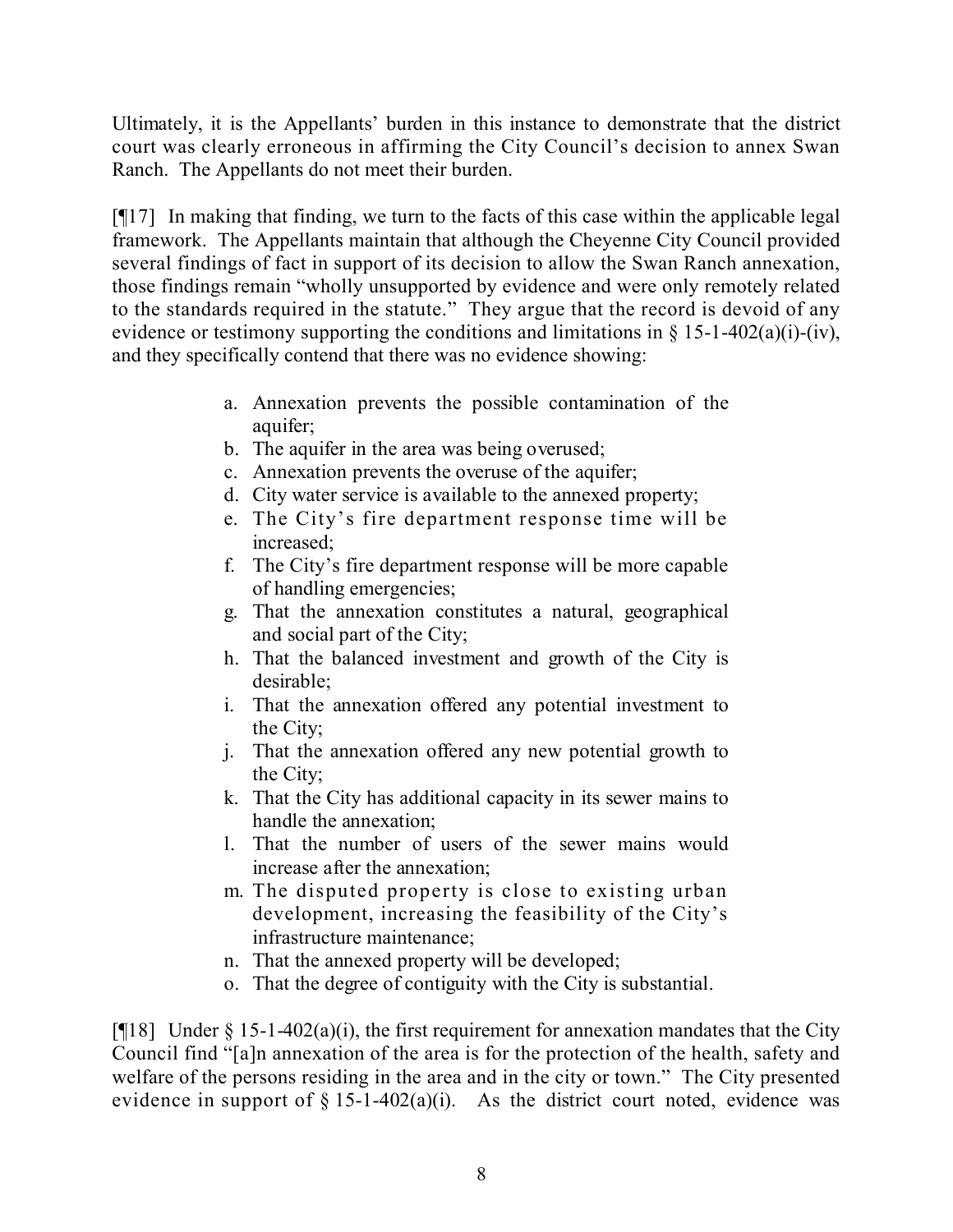presented showing that annexation would insure no additional septic systems will be added to the annexed area, and city residents outside the annexed area will benefit by the reduction of the number of septic systems in the area because the potential for contamination of groundwater will be reduced. Furthermore, the court noted that the Swan Ranch area is included in the 201 Agreement, which is intended to protect water quality.<sup>1</sup> Testimony regarding the 201 Agreement indicated that with the annexation of Swan Ranch, installation of septic systems would no longer be permitted. Instead, City Code would require installation of City sewer mains which would reduce the nitrate problem associated with septic systems, thus contributing to the overall health and safety of the residents of the area.

[¶19] The Appellants' complaint, however, is that the findings were not specific enough. Yet, testimony existed to support  $\S 15$ -1-402(a)(i). For instance, there was distinct evidence that indicated that the Swan Ranch annexation expands the jurisdiction of the City engineer with respect to the Clear Creek drainage master plan to protect against flood hazards within the city and to reduce levels and types of contaminants flowing into Crow Creek.

[¶20] Furthermore, testimony also showed that as a result of the annexation, the Cheyenne Fire and Rescue Department would be in charge of hazardous materials response within the annexed territory, thus enhancing the health, safety, and welfare of City residents. Because of its location at the Interstates 25 and 80 intersection, the City of Cheyenne Fire Department's capability to manage disasters of hazardous spills in the area proves to be greater than the Laramie County Fire District's capability. As the district court reiterated,

> [I]t is not necessary for the City to show an immediate impact in this area. Just as Rome was not built in a day, it takes time to fully integrate an annexed parcel. … The Court does not believe that the legislature intended to require a municipality to run water and sewer lines to undeveloped parcels before annexing them because such a requirement would literally put the cart before the horse.

We conclude that the evidence suffices to support the requirement of  $\S$  15-1-402(a)(i).

 $\overline{a}$ 

[¶21] Regarding Wyo. Stat. Ann. § 15-1-402(a)(ii) (LexisNexis 2011), which requires "[t]he urban development of the area sought to be annexed would constitute a natural,

<sup>&</sup>lt;sup>1</sup> On April 25, 1983 the City of Cheyenne, Laramie County, and the South Cheyenne Water and Sewer District entered into an agreement called "Memorandum of Agreement: Intergovernmental Contract Agreeing to Participate in the Implementation of the Findings of the 201 Facilities Plan Final Report for the City of Cheyenne, the south Cheyenne water and Sewer District, and Laramie County" – commonly referred to as the "201 Agreement."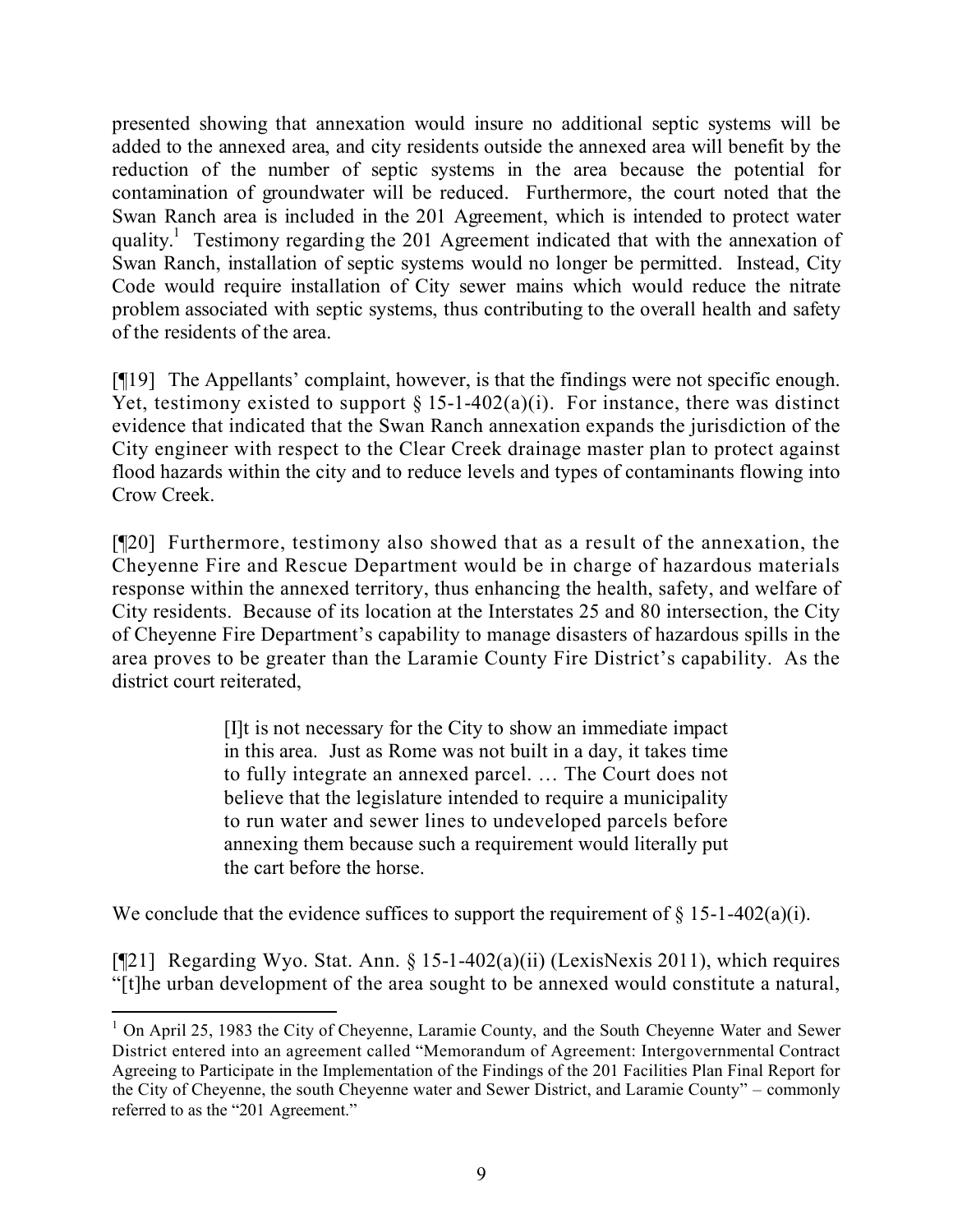geographical, economical and social part of the annexing city or town," the Appellants assert that substantial evidence did not exist to support this criterion. However, the Appellants seem to suggest that urban development must have taken place before annexation or be imminent after annexation. That is not so. The statute does not make this requirement. Furthermore, in support of its decision, the district court relied upon evidence showing that the Swan Ranch land creates a link between existing city limits and commercial users located at the Interstate-25 and College Drive interchange, which users are already being served with City sanitary services pursuant to outside user agreements. The commercial development located at the Interstate-25 and College Drive interchange is characterized as "urban development." As the City points out, PlanCheyenne, the City's comprehensive plan, addresses in extensive detail the vision adopted by the City and County for the Swan Ranch parcel, as well as its surrounding lots. Showing a pattern of growth in that area, the Swan Ranch parcel creates a valid extension of the exiting City of Cheyenne. Furthermore, the City projects growth to the south and west, and testimony indicated that further development in other directions would be limited by terrain, preventing the use of a gravity-operated sewer system. Thus, the south and west development trend seems even more likely. And though the parcel is connected by a relatively small but contiguous boundary, the Appellants here have by all accounts been a part of the community of the City of Cheyenne – thus making the adherence to the City even more natural. As we noted in *Henderson*, land that is within one mile of Cheyenne's boundaries is "potentially urban." 457 P.2d at 501 (citing to the statutory provision currently codified at Wyo. Stat. Ann. § 15-1-411 (LexisNexis 2011)). We conclude that the evidence suffices to support the requirement of  $\S$  15-1-402(a)(ii).

[¶22] Next, as to the third criteria for annexation under Wyo. Stat. Ann. § 15-1-  $402(a)(iii)$  (LexisNexis 2011) – the Appellants suggest that the City Council should have concluded separately that the Swan Ranch parcel is a "logical and feasible addition" to the City and that the extension of services is available to the annexed area. Our review of the record shows that the annexation is a logical and feasible addition to the City, and that the extension of services is also logical and feasible. The district court concluded as much. We base our conclusion upon the evidence in the record and point specifically to the PlanCheyenne document which recommends that the Swan Ranch annexation be developed in accordance with Mixed-Use Residential Emphasis standards, the category which contemplates urban density development with urban services such as City water and sanitary sewer service. The northern portion of the Swan Ranch annexation, in fact, is designated by PlanCheyenne for future use as parks and recreation space. Parks and open space happens to be designated as appropriate uses in the Mixed-Use Residential Emphasis Category. Also, given that city sanitary lines exist within and immediately adjacent to the Swan Ranch annexation area, and that city water mains could feasibly be extended to the Swan Ranch parcel, the Swan Ranch annexation seems to provide for a logical progression of the City boundary, and the decision of the district court was not clearly erroneous. We conclude that the evidence suffices to support the requirement of  $§ 15-1-402(a)(iii).$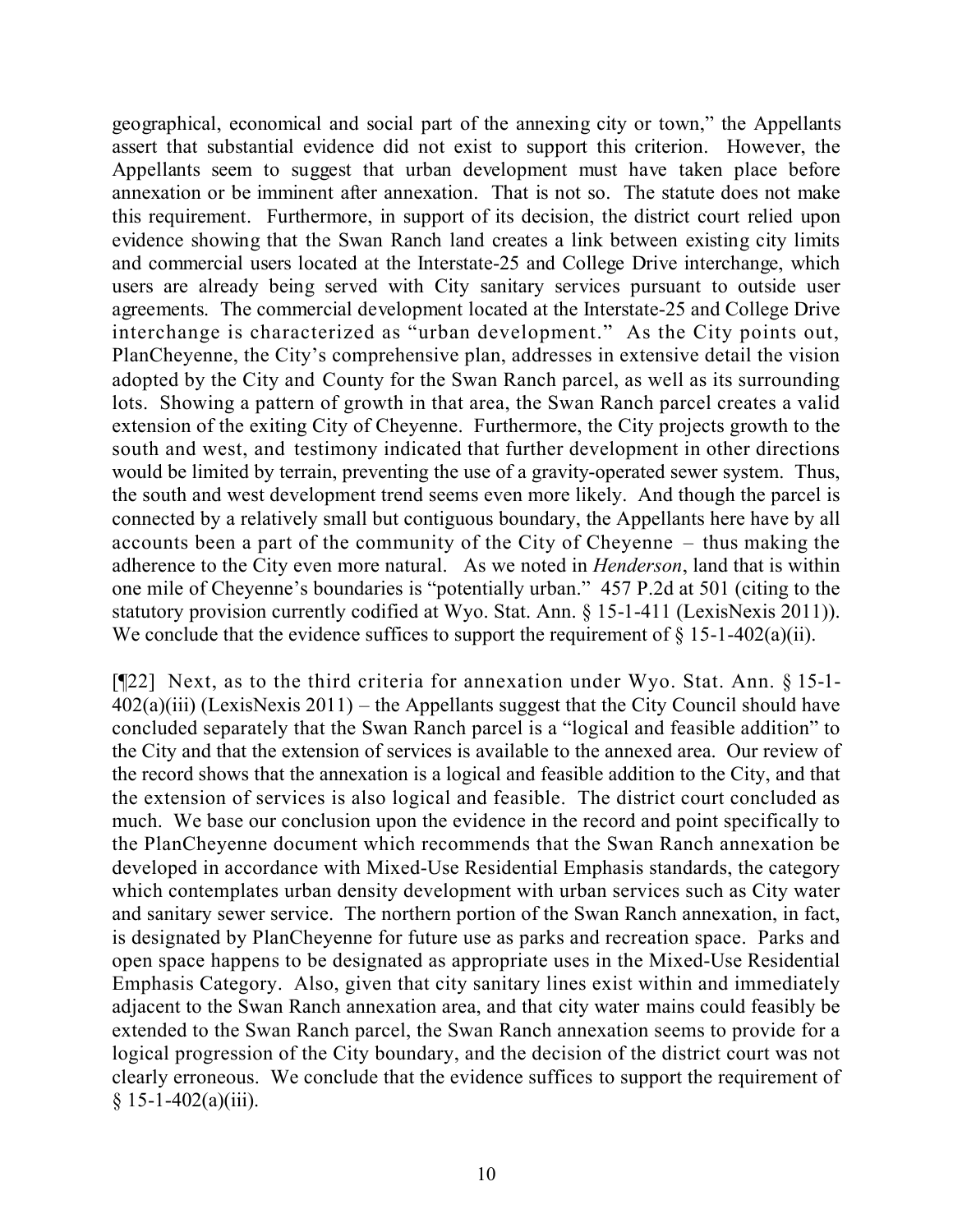[¶23] Finally, though the parties agree that the Swan Ranch annexation is contiguous with, or adjacent to, the City of Cheyenne, the Appellants challenge whether the contiguity is sufficient to meet this Court's statement that annexed land "must touch to some substantial degree, although there need not necessarily be a lengthy shared border." *Bd. of County Comm.'s v. City of Cheyenne*, 2004 WY 16, ¶ 31, 85 P.3d 999, 1009 (Wyo. 2004). Because the parties agree that Swan Ranch is contiguous with, or adjacent to, the City of Cheyenne, we need not resort to statutory construction here. Instead, we consider what "substantial degree" means to this Court.

[¶24] The exact percentage related to "some substantial degree" has never been defined by this Court or otherwise. Indeed, in the instant case many different calculations were presented to the City Council, and it remains unclear upon what, if any, percentage the City Council settled. The district court, however, stated as follows:

> … the court finds that the degree of contiguity if measured at the right-of-ways of the interstate highways is approximately 13 percent. If measured at the northeast boundary of the property, the percentage of contiguity is between 6 percent and 10 percent.

[¶25] The district court's findings of fact aligned with the City's claims that the Swan Ranch property is approximately 13 percent contiguous. In regard to what substantial contact then means, we refer to this Court's thorough discussion in *Board of County Commissioners,* ¶¶ 20-31, 85 P.3d at 1005-1009 (some citations and footnotes omitted) where we first discussed the meaning of contiguous and then moved toward the term "substantial contact" as a more particularly defined subset of the word contiguous:

> Our standard rules of statutory construction require us first to seek the legislature's intent by looking to the common meaning of the words used in the statute. *Merriam-Webster's Collegiate Dictionary* (10th ed. 1999) contains the following definitions, in relevant part, at page 250 and page 14, respectively:

**contiguous**. . . **1 :** being in actual contact: touching along a boundary or at a point . . .

**adjacent** . . . **1 a :** not distant: nearby . . . **b :** having a common endpoint or border . . .

**sin** adjacent, adjoining, contiguous, juxtaposed mean being in close proximity. *Adjacent may or may not imply*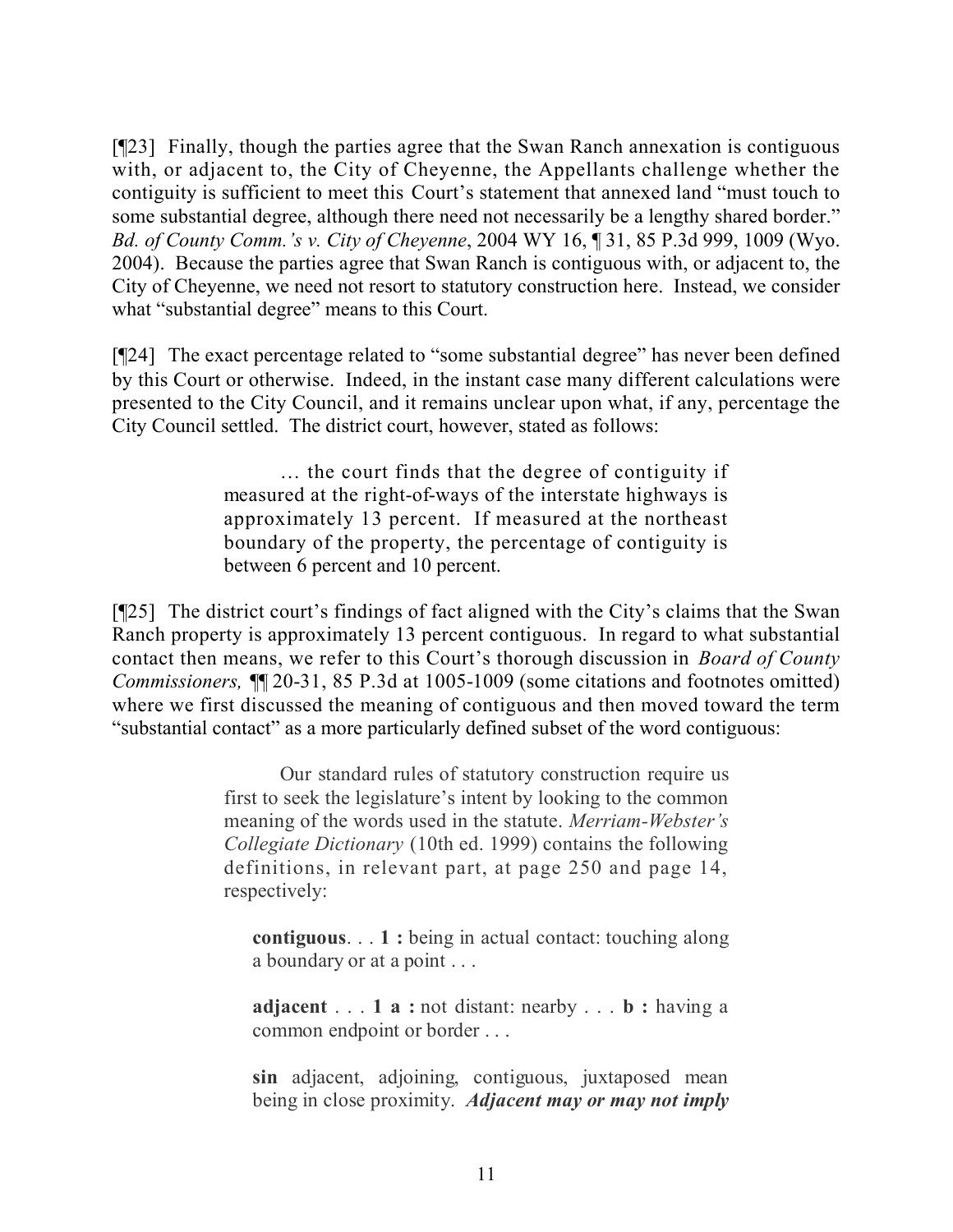*contact but always implies absence of anything of the same kind in between* <a house with an *adjacent* garage>. . . . *Contiguous implies having contact on all or most of one side* <offices in all 48 *contiguous* states>.

(Some emphasis added.) *Webster's Third New International Dictionary* (1993) contains similar definitions at pages 492 and 26, respectively:

**contiguous** . . . **1 a** (1): touching along boundaries often for considerable distances . . . **b :** next or adjoining with nothing similar intervening . . . **c :** nearby, close: not distant . . . **d:** continuous, unbroken, uninterrupted: touching or connected throughout . . . **2 a :** immediately preceding or following in time or sequence: without intervening interval or item . . . **b:** near in time or sequence **sin** see adjacent

**adjacent** . . . **1 a :** not distant or far off . . .: nearby but not touching . . . **b :** relatively near and having nothing of the same kind intervening: having a common border: abutting, touching: living nearby or sitting or standing relatively near or close together . . . **c :** immediately preceding or following with nothing of the same kind intervening . . .

**sin** adjoining, abutting, contiguous, conterminous, coterminous, juxtaposed: adjacent is sometimes merely a synonym for *near* or *close to* . . . Applied to things of the same type, it indicates either side-by-side proximity or lack of anything of the same nature intervening . . . Contiguous shows variable usage but is likely to suggest touching along a dividing line; it may indicate an unbroken continuity . . .

The controversy in this case, although spawning hundreds of pages of legal argument, is simple. The County and the Cottons contend that the legislature would not have used the word "contiguous," meaning "touching," if annexable land only had to be "nearby." The City responds that the legislature would not have used the word "adjacent," meaning "nearby," if annexable land had to be "touching." We will begin our resolution of the matter with the observation that use of these particular two words in this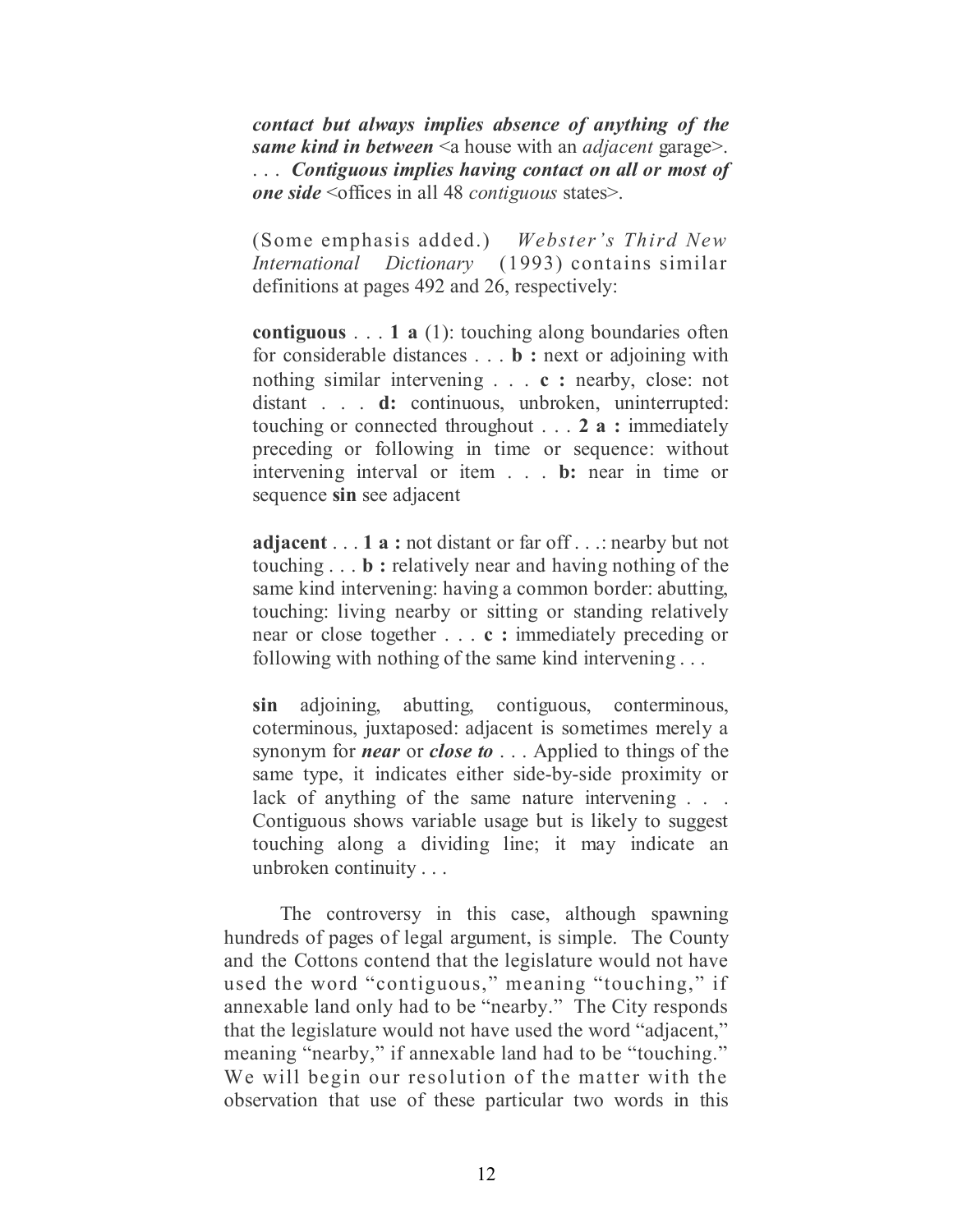particular context, without defining either word, renders the statute ambiguous, thereby requiring interpretation.

This issue is not unique to Wyoming, inasmuch as many states have the same language in their annexation statutes. *See McQuillin Mum. Corp.*, *supra*, § 7.20; 56 Am.Jur.2d, *supra*, §§ 51-52; and Erwin S. Barber, Annotation, *What Land is Contiguous or Adjacent to Municipality So As To Be Subject to Annexation,* 49 A.L.R.3d 589 (1973). While there is not unanimity in defining these terms, there does seem to be a general rule as to their interpretation:

> In many jurisdictions, territory to be annexed must be contiguous or adjacent to the annexing municipality. As used in this context, the words "contiguous" and "adjacent" are considered to be synonymous. In the absence of statutory definition of these terms, it seems to be agreed that at a minimum the terms require that the boundaries of the annexing municipality and the territory must touch, with some courts indicating that there must be substantial physical contact between the municipality and the territory. It should be noted, however, that many courts have recognized, either expressly or by implication that the meaning of these terms, as used in the annexation statutes, is flexible and may vary from case to case. And, of course, these judicially manufactured definitions are subject to change by annexation statutes which attempt to define the terms "contiguous" and "adjacent."

Barber, *supra*, 49 A.L.R. 3d 589, 593-94, § 2[a] (footnotes omitted).

As we will explain further, we conclude that, by limiting annexation to lands that are either contiguous or adjacent, the legislature intended to limit annexation to lands sharing a common boundary with the municipality or touching at some point, with the exception of lands that are separated from the municipality only by those natural or artificial "barriers" listed in Wyo. Stat. Ann. § 15-1-402(b). This conclusion is consistent with what appears to be the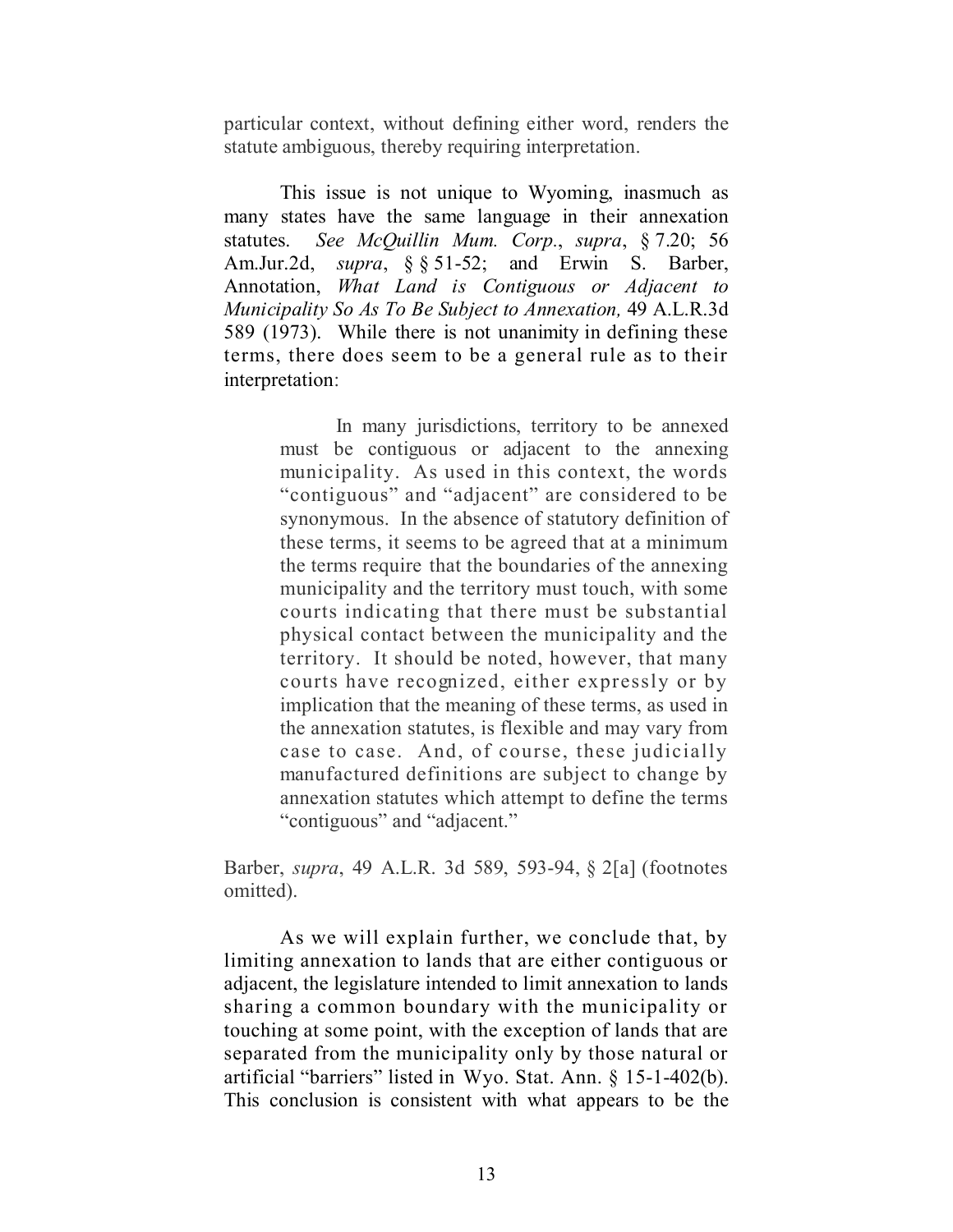majority rule, it is consistent with what this Court said in *re West Laramie*, 457 P.2d 498, 501 (Wyo. 1969) ("under our statute the only requirement with respect to the scope and extent of the area to be annexed is that it must be contiguous to the annexing city or town"), it is consistent with the opinion of the Attorney General of the State of Wyoming, and it is consistent with reason and good sense. **8**

[Footnote 8]: See Wyoming Attorney General Opinion No. 83-021, 117-19 (December 19, 1983) ("where statutory provisions have made no attempt, as in Wyoming, to define the terms 'contiguous' and 'adjacent,' the courts have generally held such terms to require a touching or actual contact between the annexing municipality and the lands to be annexed. . . . Most courts hold contiguity is more than mere technical touching and requires reasonably substantial physical contact between the territory and the municipality. . . . This concern for something more than mere physical touching is reflected in the multiple requirements of the Wyoming statute . . . ."). (Emphasis in original.)

In one sense, both sides in this controversy are correct; the legislature would not have needed both terms– "contiguous with" and "adjacent to"–if the terms were meant to be precisely synonymous. Likewise, the legislature would not have used both terms in the alternative if they were meant to define mutually exclusive situations. The most likely intent of the legislature was that the terms were to be given their common meaning; that is, the lands to be annexed must geographically touch the municipality to some extent, with the contiguity requirement being satisfied by the slighter touching contemplated by the word "adjacent." [Footnote omitted.]

If the City's interpretation of the statute–that lands need only be "nearby"–is correct, there would be no reason for the exceptions that are spelled out in Wyo. Stat. Ann. § 15-1-402(b). If "nearby" lands that do not touch the municipal boundaries may be annexed, there is no reason specially to permit annexation of lands separated from the municipality by roads, rivers, and the like. In interpreting statutes, we are to read related laws together and we are to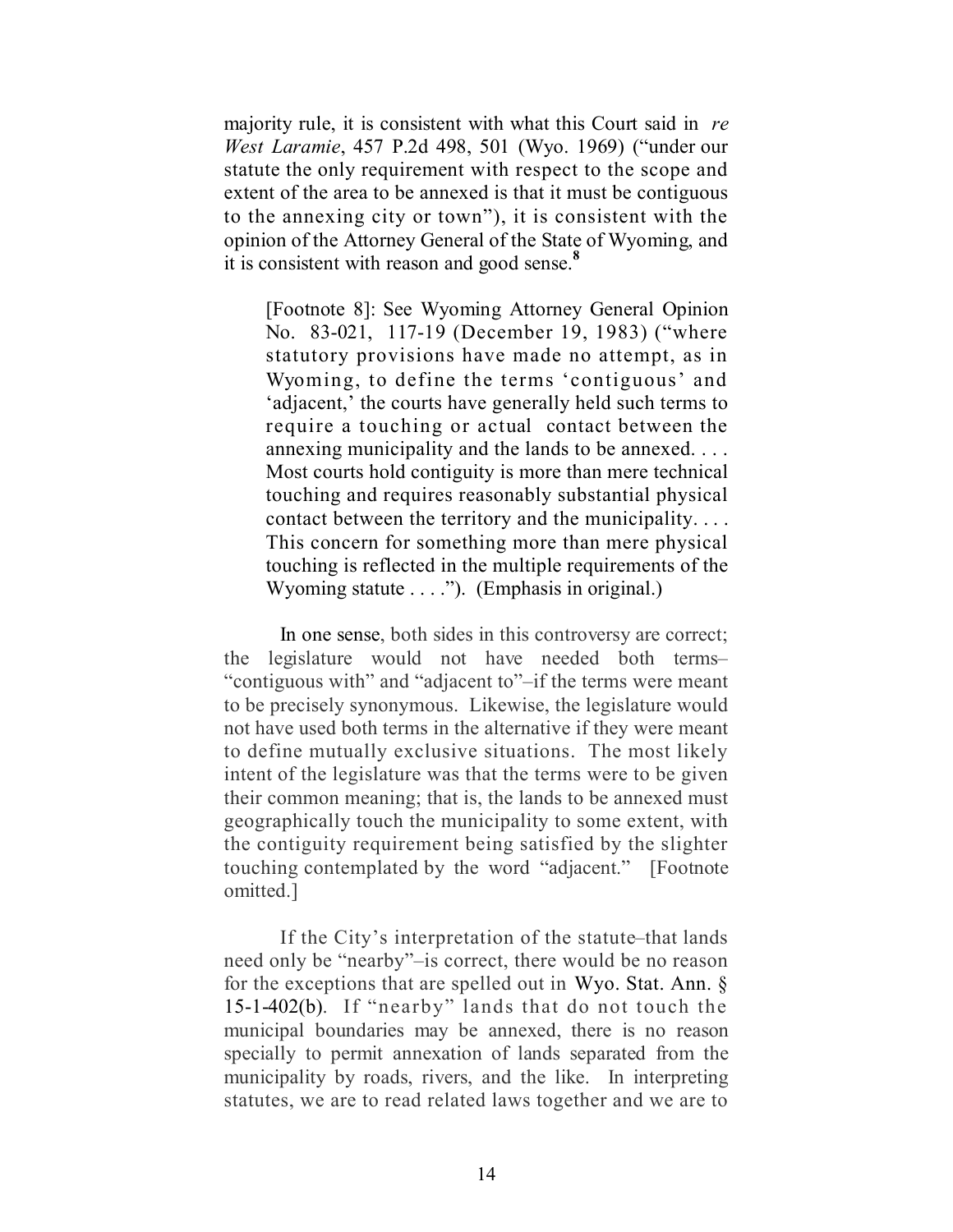give effect to all the words used. *In re Estate of Seeder,* 2003 WY 119, ¶ 23, 76 P.3d 1236, 1243-44 (Wyo. 2003) (*quoting Worcester v. State*, 2001 WY 82, ¶ 13, 30 P.3d 47, 52 (Wyo. 2001)).

We also note that the common dictionary definitions of both "contiguous" and "adjacent" incorporate the concept of there being nothing similar intervening. For example, buildings are neither contiguous with nor adjacent to one another if there is another building between them. Similarly, land is neither contiguous with nor adjacent to a municipality where the land is separated from the municipal boundaries by anything other than a road, river, or the like.

We interpret statutes in their context; that is, with consideration given to other statutes *in pari materia* and in the light of their object, purpose and public policy. *Petra Energy, Inc. v. Department of Revenue, State of Wyo.*, 6 P.3d 1267, 1270 (Wyo. 2000); *Wyoming Ins. Guar. Asps' v. Woods,* 888 P.2d 192, 197 (Wyo. 1994). We ascribe to statutes a reasonable intent. *Attletweedt v. State,* 684 P.2d 812, 814 (Wyo. 1984); *In re Romer,* 436 P.2d 956, 958 (Wyo. 1968). Application of these principles to Wyoming's annexation statutes leads us to the conclusion that the pervasive tone or tenor of the statutes is strictly to limit the ability of municipalities to annex territory. The statutes prescribe a carefully delineated annexation process, limited by numerous mandated findings. **10** The most reasonable interpretation of the words "contiguous with or adjacent to" in this context is that the legislature intended to limit annexation to lands touching a municipality's boundaries. There is no suggestion in the entire statutory scheme that the legislature intended to vest municipalities with the discretion to determine what land is "adjacent"–meaning "nearby"–on a case-by-case basis. The result of such an interpretation could be "crazy quilt" or "leap frog" annexation that would run counter to the concerns expressed in the statutory mandates.

[Footnote 10]: Wyo. Stat. Ann. § 15-1-402(a), for example, in addition to requiring that the land to be annexed be contiguous with or adjacent to the municipality, also requires other specific findings concerning (1) health, safety and welfare; (2) natural,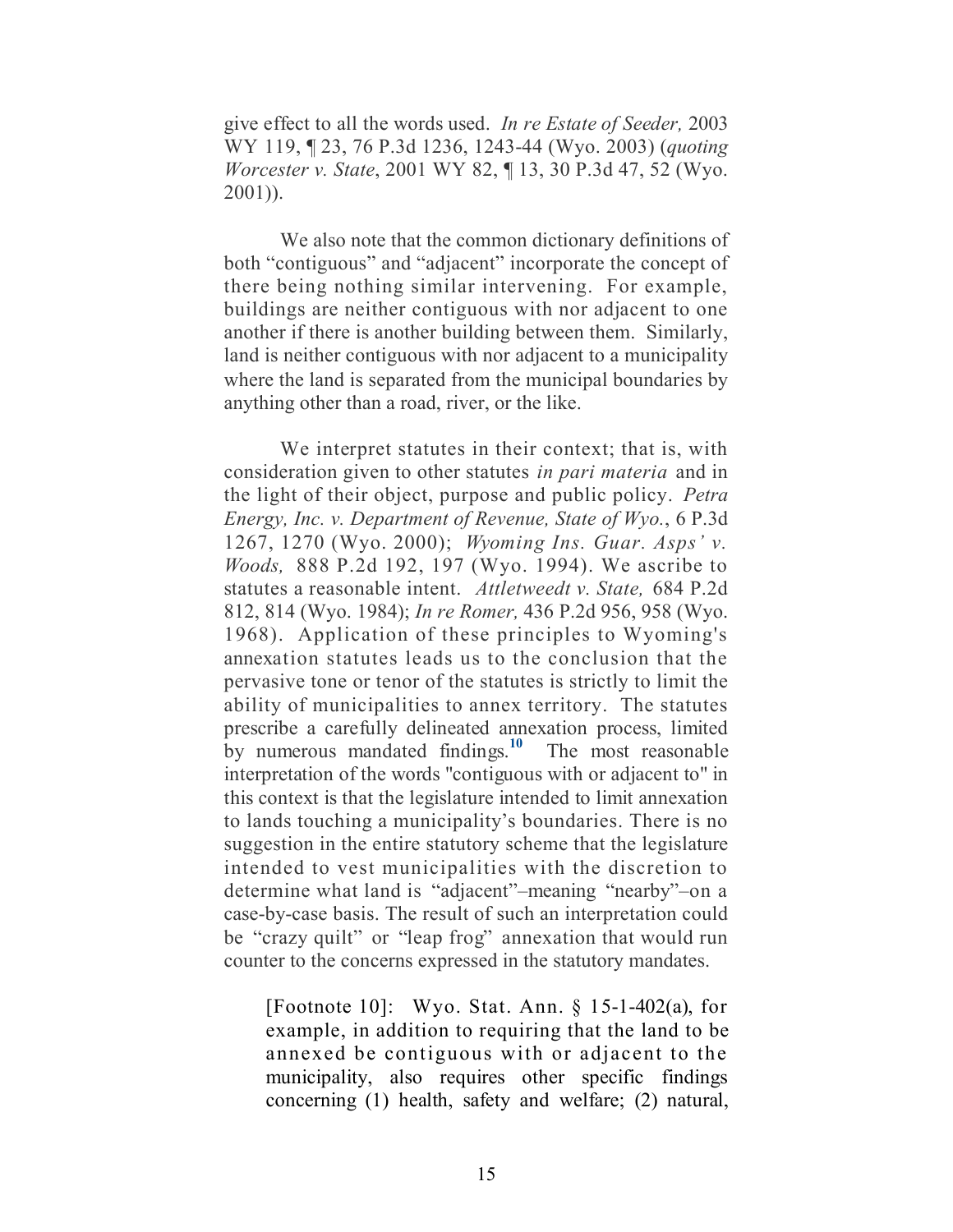geographical, economical and social development; (3) logical and feasible extension of public services; and (4) due process. Similarly, Wyo. Stat. Ann. § 15-1-402(c) requires the municipality to prepare a report concerning proposed boundaries, infrastructure needs and timetables, and fees and tax estimates.

. . . .

. . . The public policy behind geographically limited municipal annexation was well stated in [*Hawks v. Town of Valdese*, 299 N.C. 1, 261 S.E.2d 90, 97 (1980)] 261 S.E.2d at 97:

> Contiguity has always been viewed as synonymous with the "legal as well as the popular idea of a municipal corporation in this country," which is one of "oneness, community, locality, vicinity; a collective body, not several bodies; a collective body of inhabitants–that is, a body of people collected or gathered together in one mass, not separated into distinct masses, and having a community of interest because residents of the same place, not different places. So, as to territorial extent, the idea of a city is one of unity, not of plurality, of compactness or contiguity, not separation or segregation." 56 Am.Jur.2d, Municipal Corporations § 69, quoting *City of Denver v. Coulehan*, 20 Colo. 471, 39 P. 425 (1894). Contiguity, then, is an essential component of the traditional concept of a municipal corporation, which is envisioned as a governmental unit capable of providing essential governmental services to residents within compact borders on a scale adequate to insure "the protection of health, safety and welfare in areas being intensively used for residential, commercial, industrial, institutional and government purposes or in areas undergoing such development." G.S. 160A-33(2).

> The element of contiguity helps to preserve the economic and political viability of municipal government. The costly package of services provided by municipal government can be economically